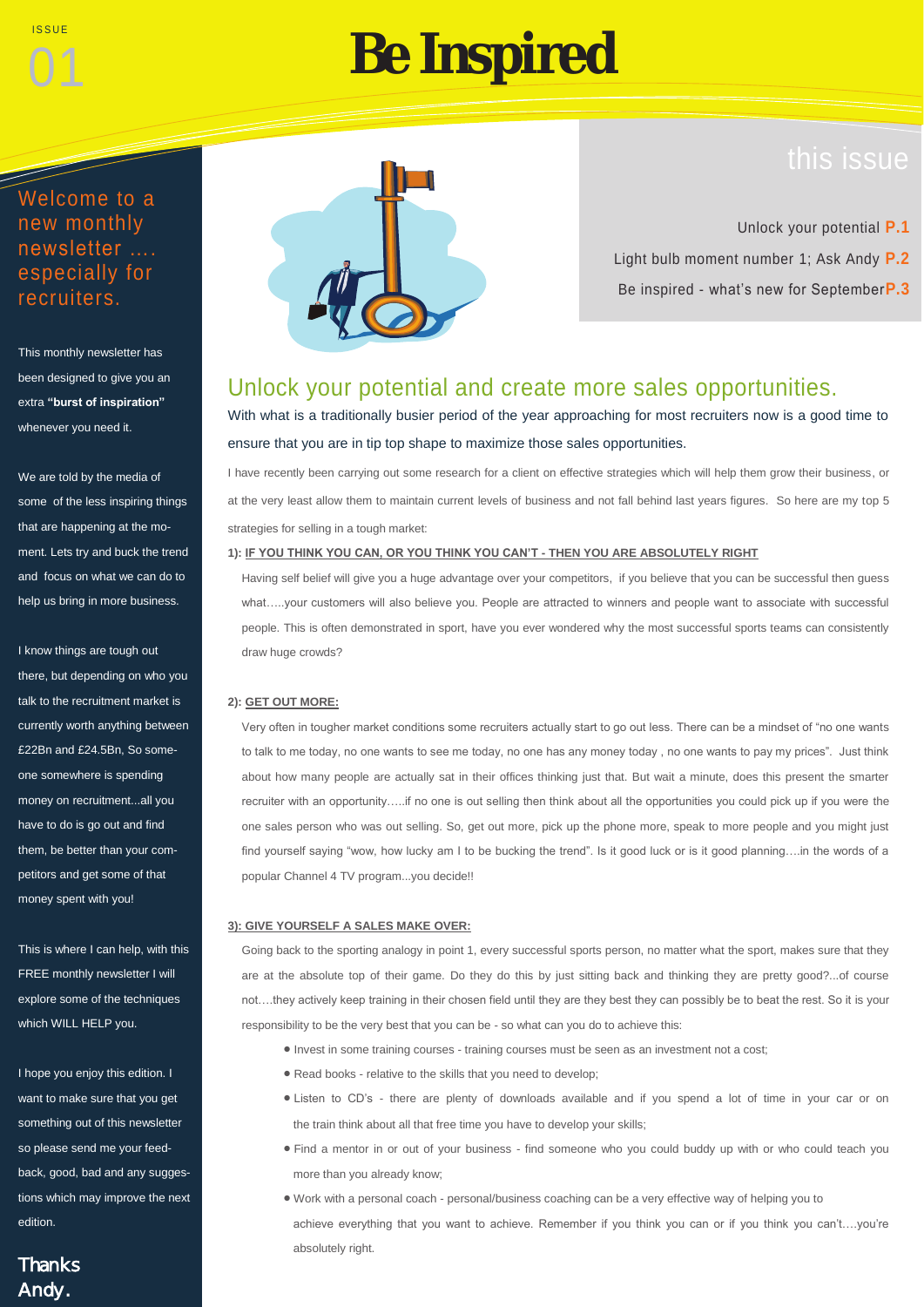## **Be Inspired**



#### LIGHT BULB MOMENTS No 1.

This months light bulb moment revolves around a technique very often used by marketeers when creating a strap line for a company.

We have a very good recall for anything which is grouped in three's. This was taught to us at an early age when we were told nursery rhymes like — the 3 Billy goats gruff; 3 blind mice; 3 little pigs, Goldilocks and the 3 bears. As a result the recall of 3 was well developed.

Companies use this technique when creating a strap line for their business so that we remember them and what they represent. Some examples are:

"*Just do it" - Nike; "Finger lickin good" - KFC; "A Mars a day helps you work, rest & play" - Mars; "Every little helps"—Tesco. "Beans means Heinz" - Heinz.*

I'm sure you can think of many more. So if we know that this technique works then we can use it when asking for referrals.

"*One of the ways in which I am proud to grow my business is through referrals, which 3 people would you suggest I talk to about my services"*

Just imagine how powerful this technique could be for you. Even if for example you only currently have 10 customers, then by using this technique you could create 30 extra good quality referrals from an existing happy customer base.

A referral from a happy customer will speak volumes to prospective customers.

#### **4): IMPROVE YOUR SERVICE , FOCUS ON RELATIONSHIPS AND ASK "WHY ME":**

You have heard the phrase "people buy from people", there is no doubt that when times are tough you need to really make sure you are creating the "wow" factor. If you are delivering above the line in terms of expectation then price will play a less important part in the decision making process. In reality, customers talk about low prices, but truly they seek value. A higher price is acceptable when higher benefits are received. A lower price is acceptable when lower benefits are received. When was the last time you asked your customers to rate you against your competition? In reality the majority of us don't do this. Customer satisfaction review meetings are a way of formalizing a meeting with your clients and asking them "how are we doing". Every time your customers say you are doing a great job then this is a fantastic opportunity to ask for more business, or at the very least a referral into another part of their business or another client referral.

#### **5): LEVERAGE YOUR EFFORTS:**

Network, network, network—who do you know, who do they know. You can get ahead of your competitors by just thinking;

- WHO can help me get in front of more people;
- WHERE can I go to get in front of more people;
- HOW can I provide something they might be looking for.

Networking groups are a great forum to meet new business contacts and there IS one near you. Don't be shy, go and see who you can meet. From personal experience I know that there is thousands of pounds worth of business exchanged at business networking meetings all over the country, if you want a slice of that business then you have to be there.

 One of the things I did when I started my business last year was to make a list of all the people who I had met or done business with over the past two to three years, then added to the list friends and family who understood my passion for making my business work. Then I looked through the list and started to ask for meetings with people, not necessarily to sell to them but to find out how the people on the list could point me in the right direction of some business opportunities. To be honest, I only got a third of the way through the list before my diary was full and I was doing business. However, whenever I need to think about more business development opportunities I turn to my list of contacts.



*Ask Andy…...* 

Answers to commonly asked sales questions. If you've got a question to ask then email: andy@andycain.com and we will do our best to answer it for you.

#### *"How can I differentiate myself from my competitors?"*

The first differentiator is YOU, if your competitors wanted to then they could replicate your companies service, your companies products, your companies values and your companies price. But the one thing they can never replicate is YOU. So you can differentiate yourself from others by:

| <b>BEING MORE PREPARED:</b>            | <b>BEING MORE ENGAGING:</b>         |
|----------------------------------------|-------------------------------------|
| <b>ASKING BETTER QUESTIONS:</b>        | <b>HAVING A DEEPER SELF BELIEF</b>  |
| <b>PROVIDING MORE PERCEIVED VALUE:</b> | <b>BEING A BETTER COMMUNICATOR:</b> |
| BEING MORE ENTHUSIASTIC.               | PRESENTING MORE CREATIVE IDEAS      |

The reality is there is no difference between you and your competition unless your customer or prospect perceives a difference. And that perception is based 80% on your performance, your attitude and your motivation to succeed.